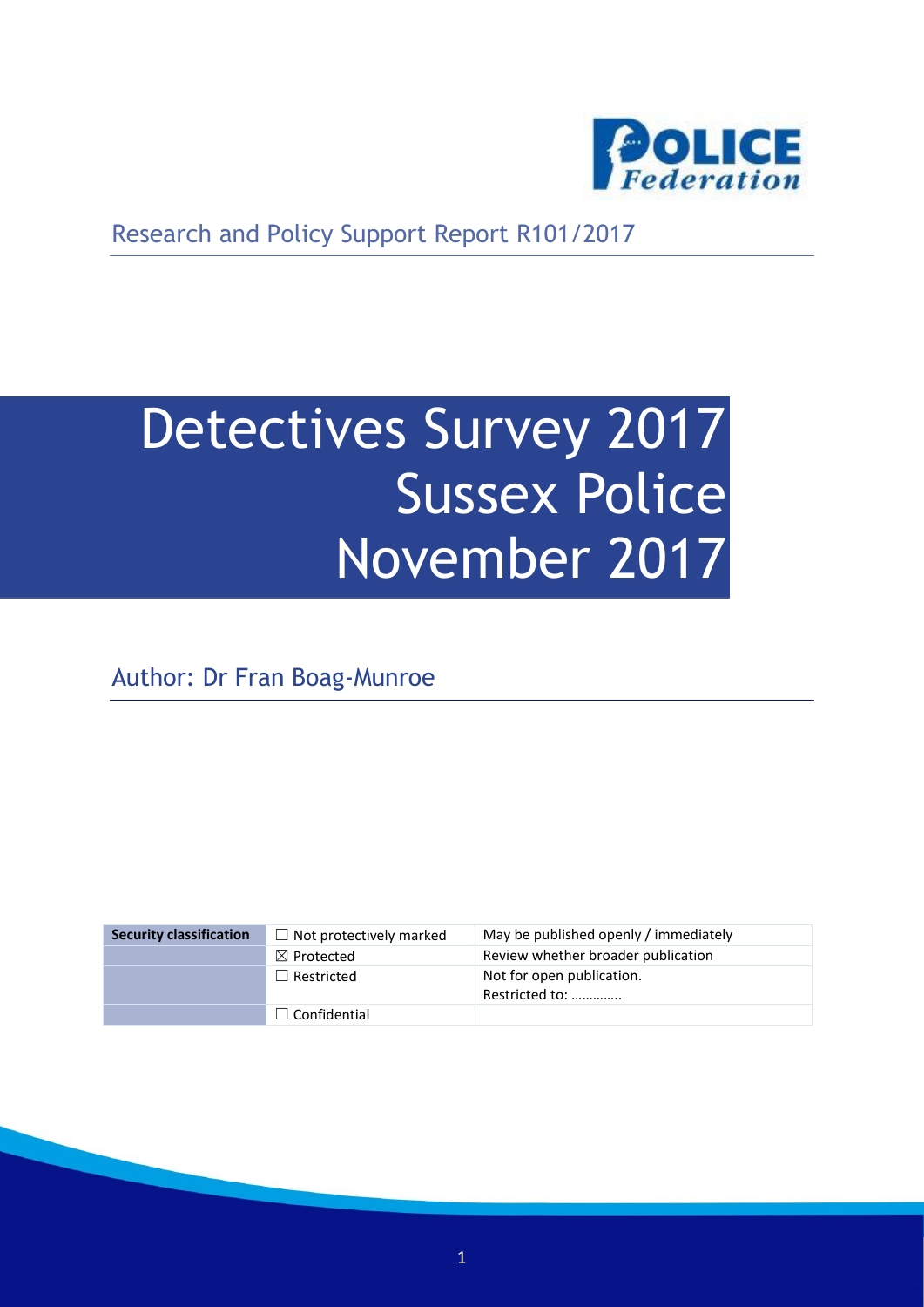#### **INTRODUCTION**

This report provides a summary of responses to the PFEW National Detectives Survey received from respondents in Sussex Police in 2017.

Some of the questions asked in this year's survey were the same as in the 2015 National Detectives Survey; this allowed us to monitor any changes since the last time the survey was conducted. Other questions were new to 2017, to be able to look in more detail at the context in which detectives are currently working.

Where appropriate, details of average responses for the police service as a whole are also presented, differences between the national and local responses have not been tested statistically and therefore any differences reported are for guidance only and must be treated with caution.

#### **RESPONSE RATE AND RESPONDENTS**

The National Detectives Survey 2017 opened on 1st September 2017 and closed on 24th September 2017. During this time, detective officers were invited to attend via the Police Federation's National Membership Database, as well as via local Joint Branch Boards and the National Detectives Forum mailing list.

**250 responses were received from detectives in Sussex Police**. There is still no accepted measure of the total number of detectives in England and Wales. It is therefore not possible to calculate a definitive response rate for the survey as a proportion of the total number of detectives. However, for comparison the number of responses received within Sussex Police was higher than when this survey was last conducted in 2015, when 139 responses were received.

#### **IMPACT OF SERVICE CUTS**

**58% of respondents within Sussex Police said that service cuts have had a major impact on their morale**; this was higher than the national average, where 56% detectives said that service cuts have had a major impact upon their morale.

In addition, **21% of respondents within Sussex Police said service cuts have had a major impact upon their physical health and wellbeing, whilst 26% said that service cuts have had a major impact upon their mental health and wellbeing**. For comparison, in England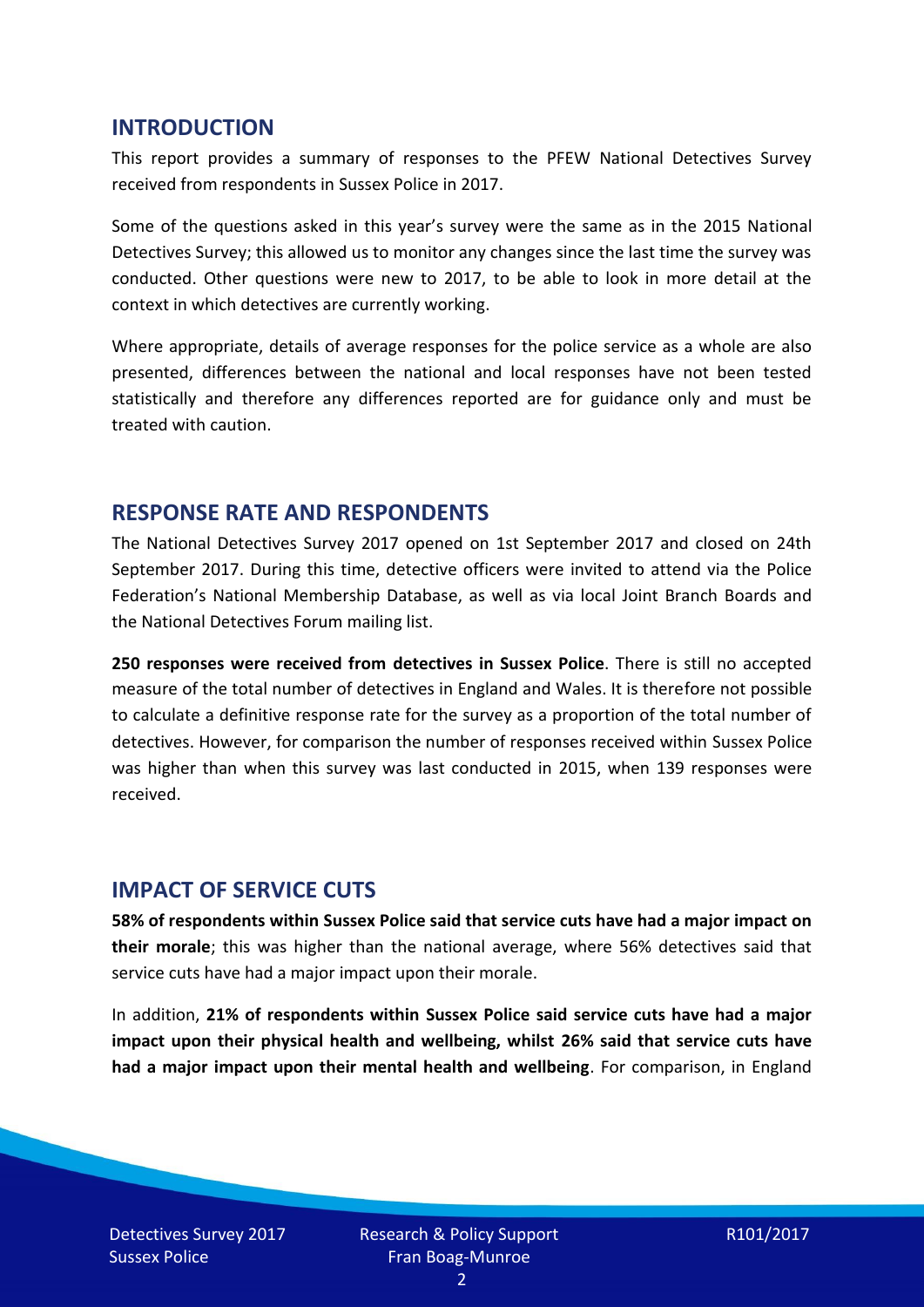and Wales as whole 27% of detectives said that service cuts have had a major impact on their physical health and wellbeing and also on their mental health and wellbeing.

| How, if at all, have<br>service cuts affected | No impact | <b>Minor impact</b> | <b>Moderate</b><br>impact | <b>Major impact</b> |
|-----------------------------------------------|-----------|---------------------|---------------------------|---------------------|
| Your morale                                   | 3%        | 15%                 | 24%                       | 58%                 |
| Your physical health and<br>wellbeing         | 12%       | 28%                 | 39%                       | 21%                 |
| Your mental health and<br>wellbeing           | 12%       | 26%                 | 37%                       | 26%                 |

**65% of respondents in Sussex Police said that service cuts have substantially increased their overall workload; 50% said that service cuts have substantially increased how fatigued they feel; and 51% said that service cuts have substantially increased how stressful they find their jobs**. Comparison of these proportions in Sussex Police to England and Wales as a whole can be found in the table below.

|                                    | <b>Sussex Police</b>                                    | <b>England and Wales</b>                                |
|------------------------------------|---------------------------------------------------------|---------------------------------------------------------|
| Your overall workload              | 65% substantially increased<br>(29% slightly increased) | 62% substantially increased<br>(32% slightly increased) |
| How fatigued you feel              | 50% substantially increased<br>(41% slightly increased) | 53% substantially increased<br>(38% slightly increased) |
| How stressful you find your<br>job | 51% substantially increased<br>(42% slightly increased) | 49% substantially increased<br>(41% slightly increased) |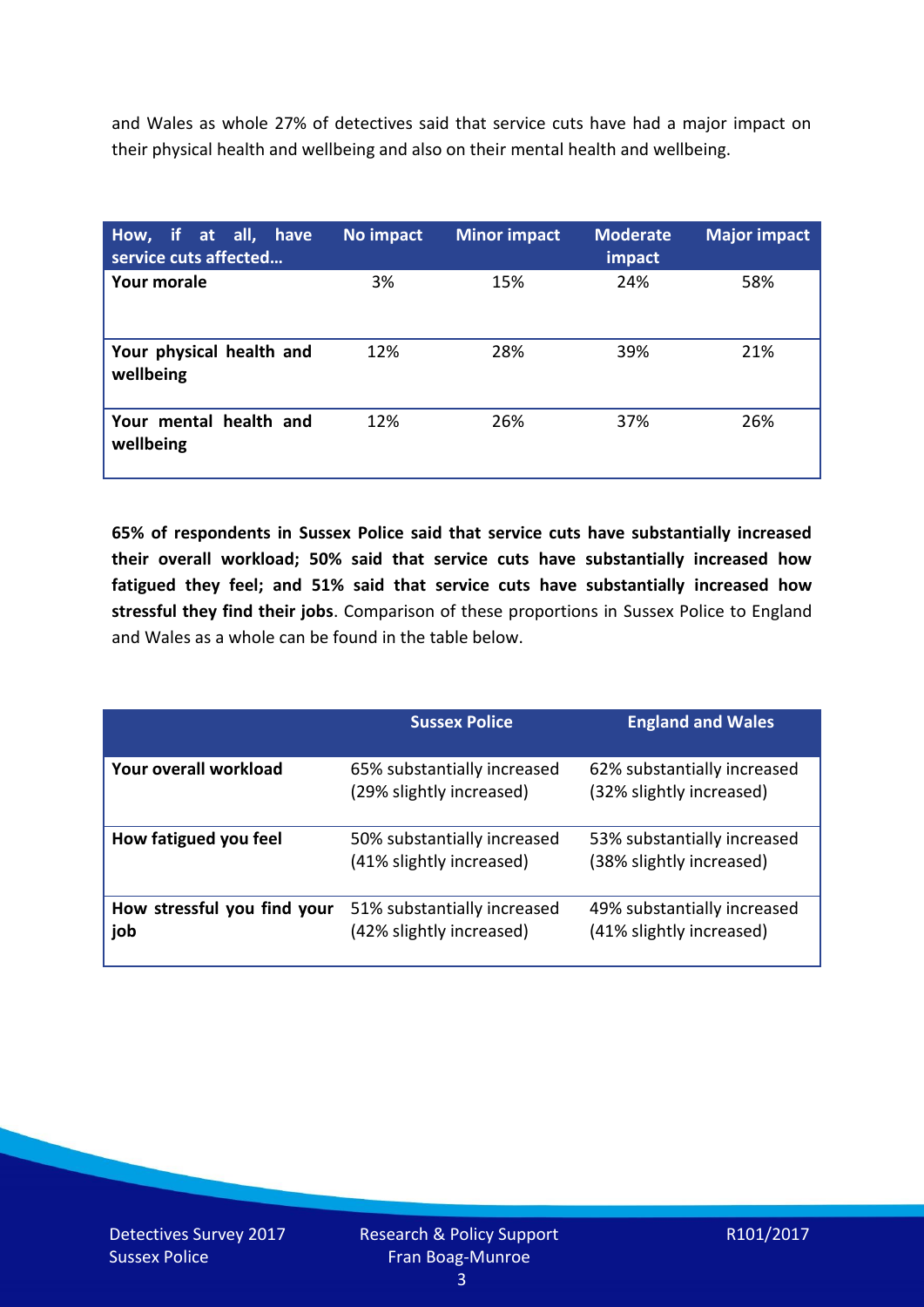## **WORKLOAD AND JOB DEMANDS**

**78% of respondents in Sussex Police said that their workload in the last 12 months was either too high or much too high**. This is higher than the national average - in England and Wales as a whole, 76% of respondents said that their workload had been too high or much too high in the last 12 months.

23% of respondents in Sussex Police said that their workload enabled them to provide the service needed to victims either most or all of the time; this compares to 27% of detectives in England and Wales as a whole. **The proportion of respondents in Sussex Police who said that their workload enabled them to provide the service needed to victims either most or all of the time has not changed since 2015** when 23% of respondents felt that they could provide the service needed either most or all of the time.

In addition, 19% of respondents in Sussex Police said that their workload enabled them to provide the service needed to witnesses either most or all of the time, in comparison to 22% of detectives in England and Wales overall. **The proportion of respondents in Sussex Police who said that their workload enabled them to provide the service needed to witnesses either most or all of the time has decreased since 2015**, when 34% of respondents felt that they could provide the service needed either most or all of the time.

| Does your workload enable<br>you to provide the service<br>needed to? | <b>Never</b> | <b>Sometimes</b> | Most or all of the<br>time |
|-----------------------------------------------------------------------|--------------|------------------|----------------------------|
| <b>Victims</b>                                                        | 7%           | 70%              | 23%                        |
| <b>Witnesses</b>                                                      | 15%          | 66%              | 19%                        |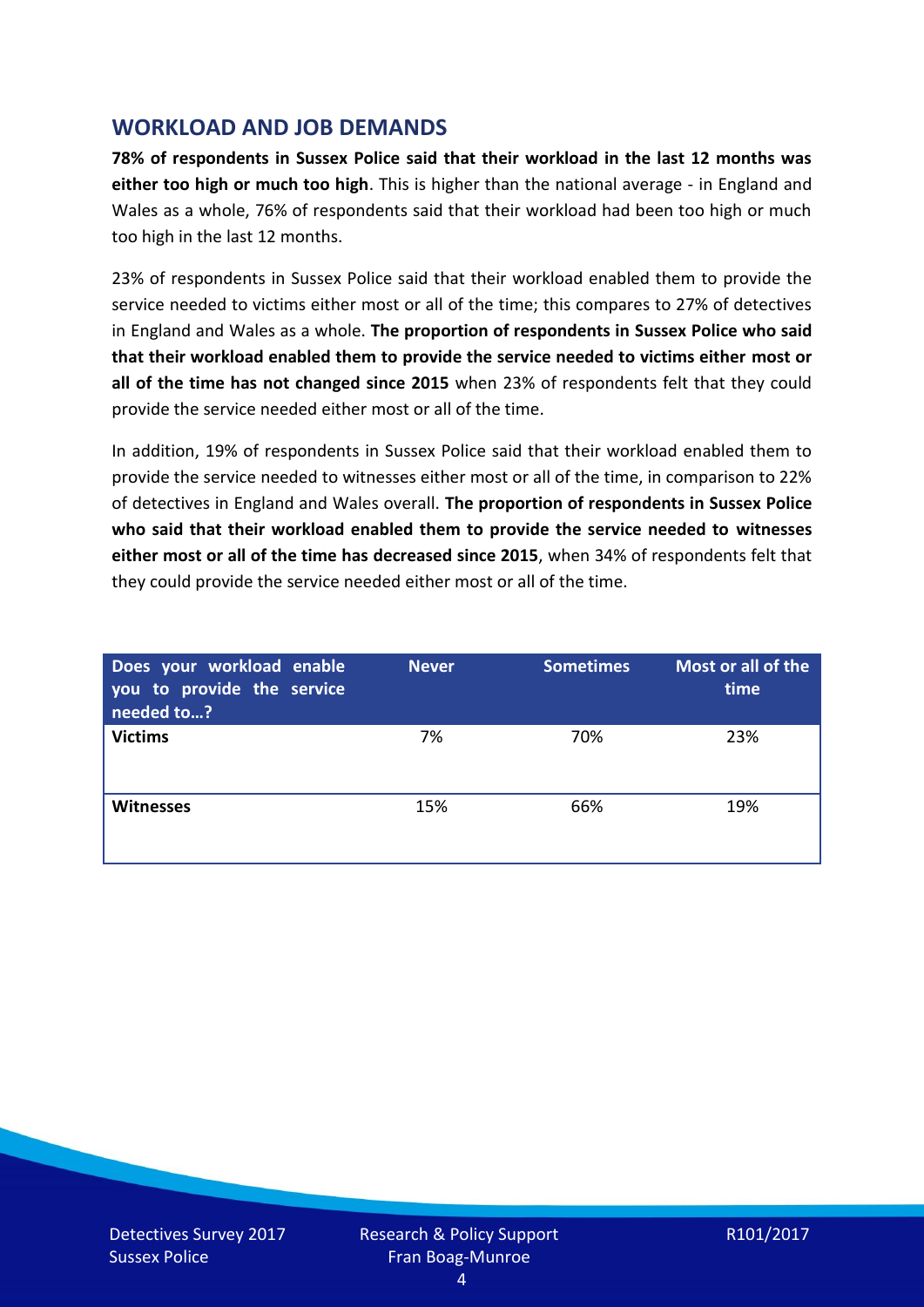#### **JOB RELATED STRESS**

In Sussex Police, **49% of respondents said that they felt emotionally drained from work either most or all of the time**. Nationally, this proportion was 48%. The proportion of respondents in Sussex Police who said that they had felt emotionally drained from work either most or all of the time has increased since 2015, when 36% of respondents said that they felt emotionally drained from work.

**50% of respondents in Sussex Police said that their job was either very or extremely stressful**. This is the proportion of respondents who, in effect, report a non-diagnostic case of work-related stress within Sussex Police.



In England and Wales as a whole 48% of detectives reported a case of work-related stress. Therefore **the proportion of respondents in Sussex Police who reported a case of workrelated stress was higher than the national average**. The reasons given by respondents in Sussex Police for why they found their job stressful are presented below.

$$
R101/2017
$$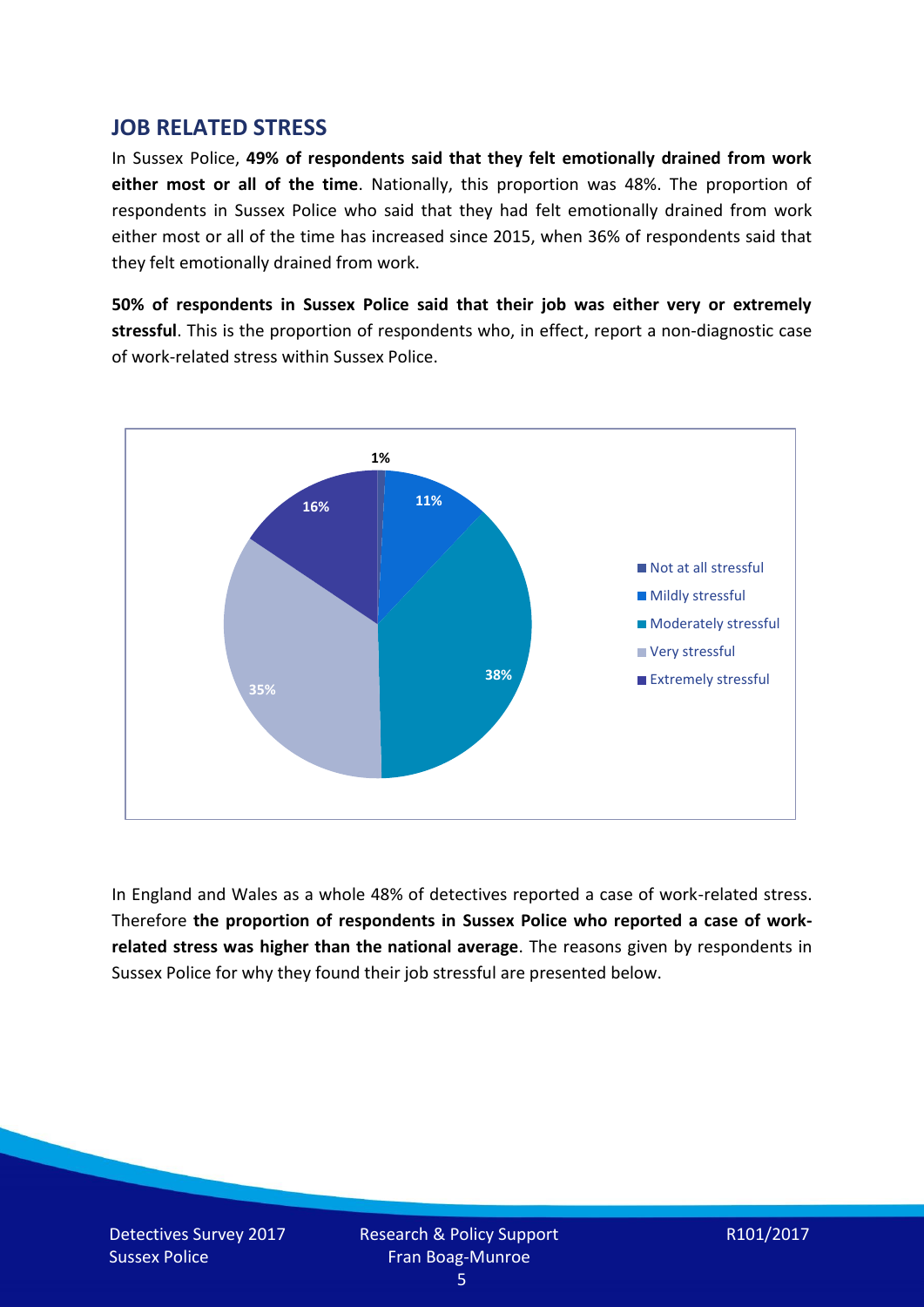| My job is stressful because                                                                | <b>Proportion</b><br>agreeing or<br>strongly<br>agreeing in<br><b>Sussex Police</b> | <b>Proportion</b><br>agreeing or<br>strongly<br>agreeing in<br><b>England and</b><br><b>Wales</b> |
|--------------------------------------------------------------------------------------------|-------------------------------------------------------------------------------------|---------------------------------------------------------------------------------------------------|
| There are high levels of personal responsibility                                           | 93%                                                                                 | 93%                                                                                               |
| There aren't enough officers in my team/unit                                               | 90%                                                                                 | 86%                                                                                               |
| I feel like the general public and partner agencies often<br>have unrealistic expectations | 80%                                                                                 | 82%                                                                                               |
| The nature of my work is high-risk                                                         | 76%                                                                                 | 80%                                                                                               |
| I have a high workload                                                                     | 80%                                                                                 | 80%                                                                                               |
| There is frequent organisational change                                                    | 74%                                                                                 | 79%                                                                                               |
| My work is emotionally demanding                                                           | 67%                                                                                 | 71%                                                                                               |
| I don't have enough time to be able to do my job to a<br>standard of which I can be proud  | 73%                                                                                 | 70%                                                                                               |
| I am unable to meet all the conflicting demands on my<br>time at work                      | 74%                                                                                 | 69%                                                                                               |
| I am exposed to traumatic or distressing incidents and<br>material                         | 61%                                                                                 | 64%                                                                                               |
| I frequently have unrealistic time pressures                                               | 64%                                                                                 | 61%                                                                                               |
| There aren't enough opportunities for professional<br>development                          | 65%                                                                                 | 57%                                                                                               |
| I frequently have unachievable deadlines                                                   | 59%                                                                                 | 57%                                                                                               |
| I am often pressured to work long hours                                                    | 51%                                                                                 | 51%                                                                                               |
| My work-life balance is poor                                                               | 41%                                                                                 | 43%                                                                                               |
| I don't feel like I have enough support from<br>management                                 | 41%                                                                                 | 40%                                                                                               |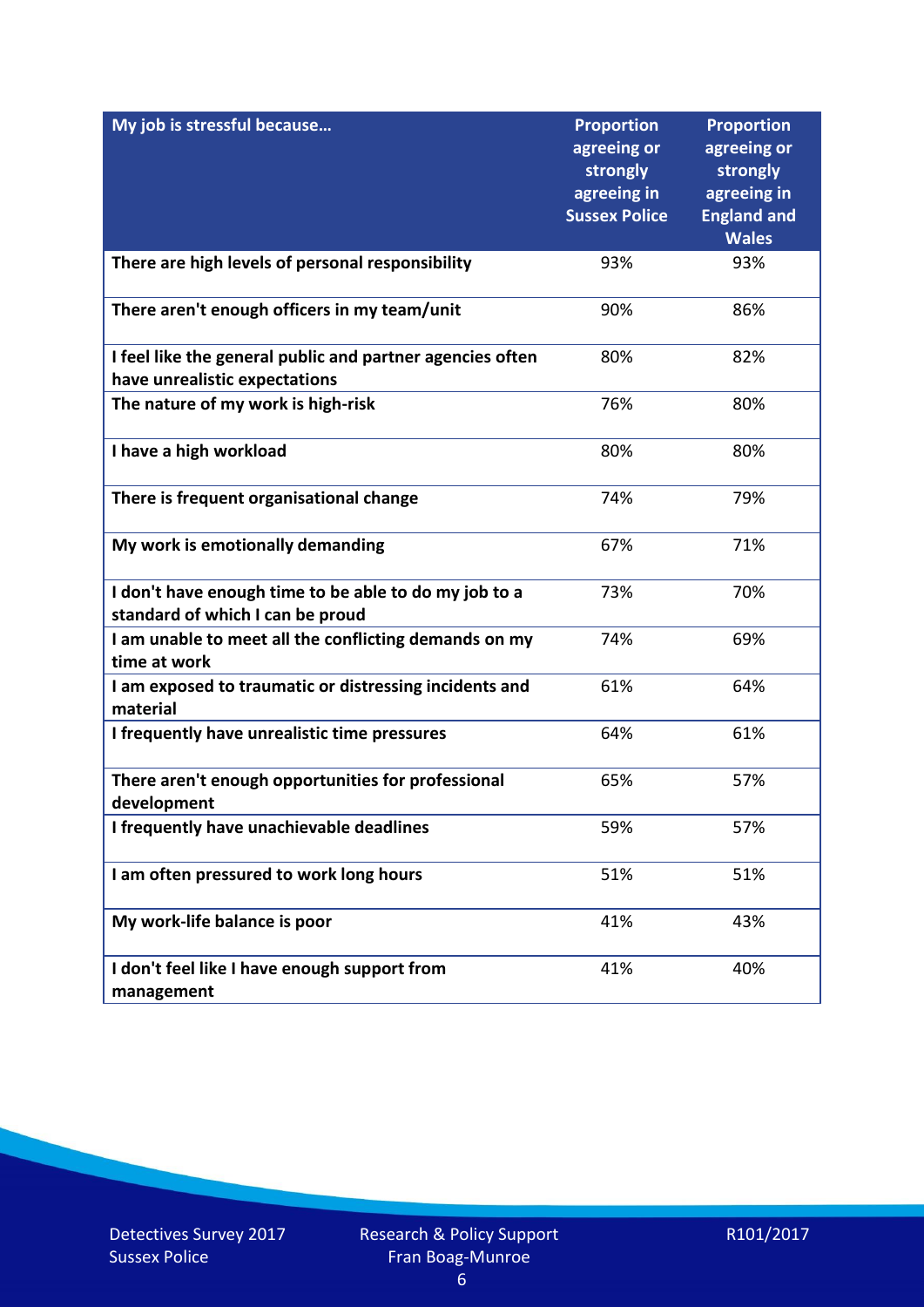## **ABSENCE AND ABSENCE BEHAVIOURS**

**Presenteeism** refers to a person attending work despite feeling that they should have taken sick leave due to their physical or mental health and wellbeing. **In Sussex Police, 72% of respondents reported at least one instance of presenteeism associated with their physical health and wellbeing** in the last 12 months**; 54% of respondents reported at least one instance of presenteeism associated with their mental health and wellbeing**.

**Leaveism** refers to a person taking annual leave or rest days rather than sick leave for their physical or mental health and wellbeing. In the last year, **46% of respondents in Sussex Police reported at least one instance of leaveism associated with their physical health and wellbeing**, whilst **34% of respondents in Sussex Police reported at least one instance of leaveism associated with their mental health and wellbeing.**

Finally, **39% of respondents in Sussex Police said that they had taken sickness absence due to their physical health and wellbeing** in the last 12 months. In addition, **15% of respondents said that they had taken sickness absence due to their mental health and wellbeing**.

Comparison of the proportions of respondents reporting presenteeism, leaveism and sickness absence in Sussex Police with England and Wales as a whole can be found in the table below.

|                             | <b>Sussex Police</b>                    |                                       | <b>England and Wales</b>                |                                       |
|-----------------------------|-----------------------------------------|---------------------------------------|-----------------------------------------|---------------------------------------|
| At least one<br>instance of | <b>Physical health</b><br>and wellbeing | <b>Mental health</b><br>and wellbeing | <b>Physical health</b><br>and wellbeing | <b>Mental health</b><br>and wellbeing |
| Presenteeism                | 72%                                     | 54%                                   | 71%                                     | 54%                                   |
| Leaveism                    | 46%                                     | 34%                                   | 42%                                     | 33%                                   |
| <b>Sickness</b><br>absence  | 39%                                     | 15%                                   | 35%                                     | 14%                                   |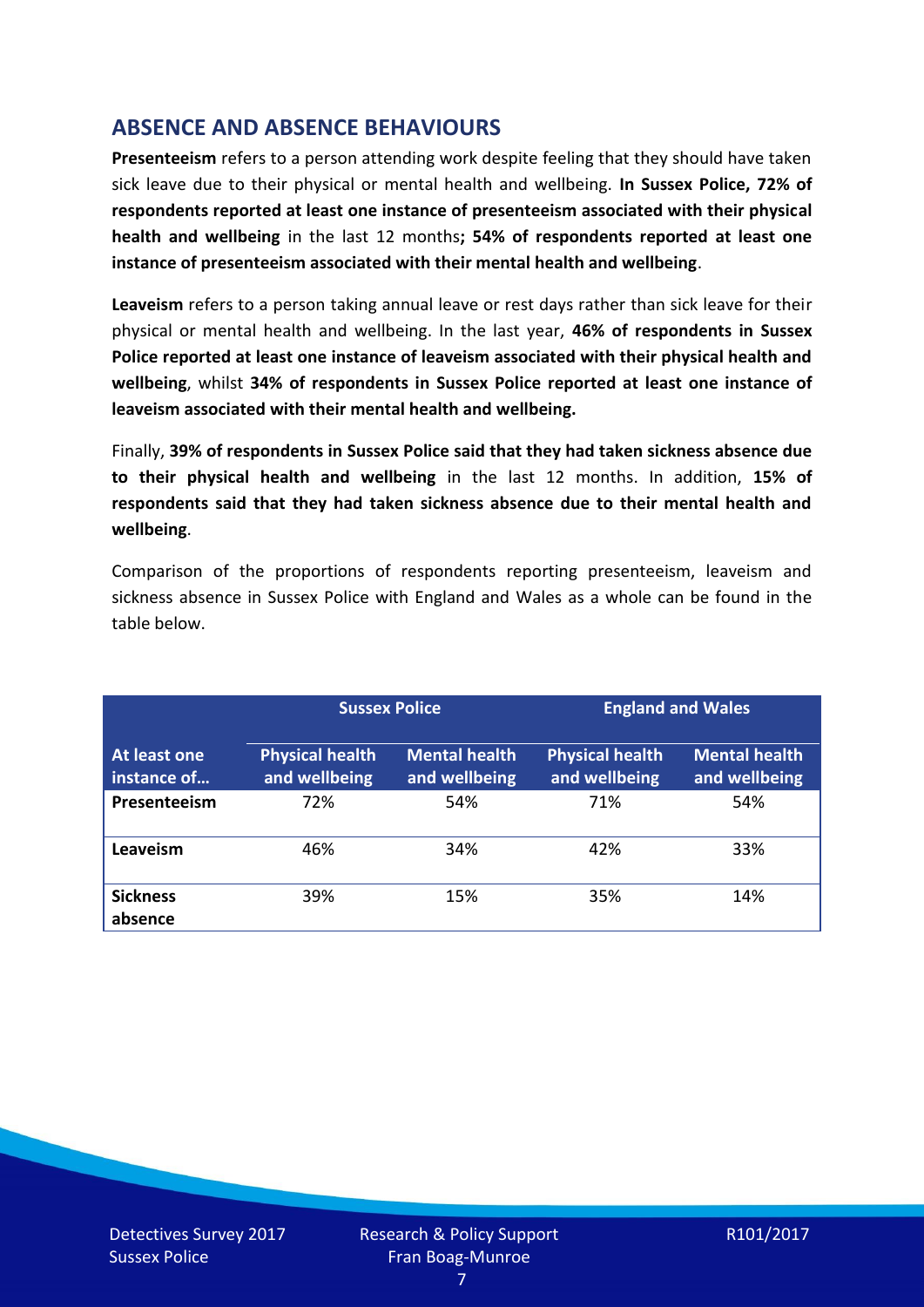### **VIEWS ABOUT THE JOB**

**91% of respondents in Sussex Police felt that the role of the detective was seen as less valuable to the force than it used to be.** This compares with 85% of detectives in England and Wales as a whole who said that they felt the role of the detective was now less valuable.

Respondents in Sussex Police were less likely to be dissatisfied than satisfied with their jobs, with **41% of respondents saying that they were dissatisfied and 42% of respondents saying that they were satisfied**. In comparison, 36% of detectives in England and Wales as a whole said that they were dissatisfied with their jobs, whilst 45% of respondents said that they were satisfied.

In addition, **the proportion of respondents in Sussex Police who said that they were dissatisfied with their job has increased since 2015**, when 34% of respondents reported job dissatisfaction.

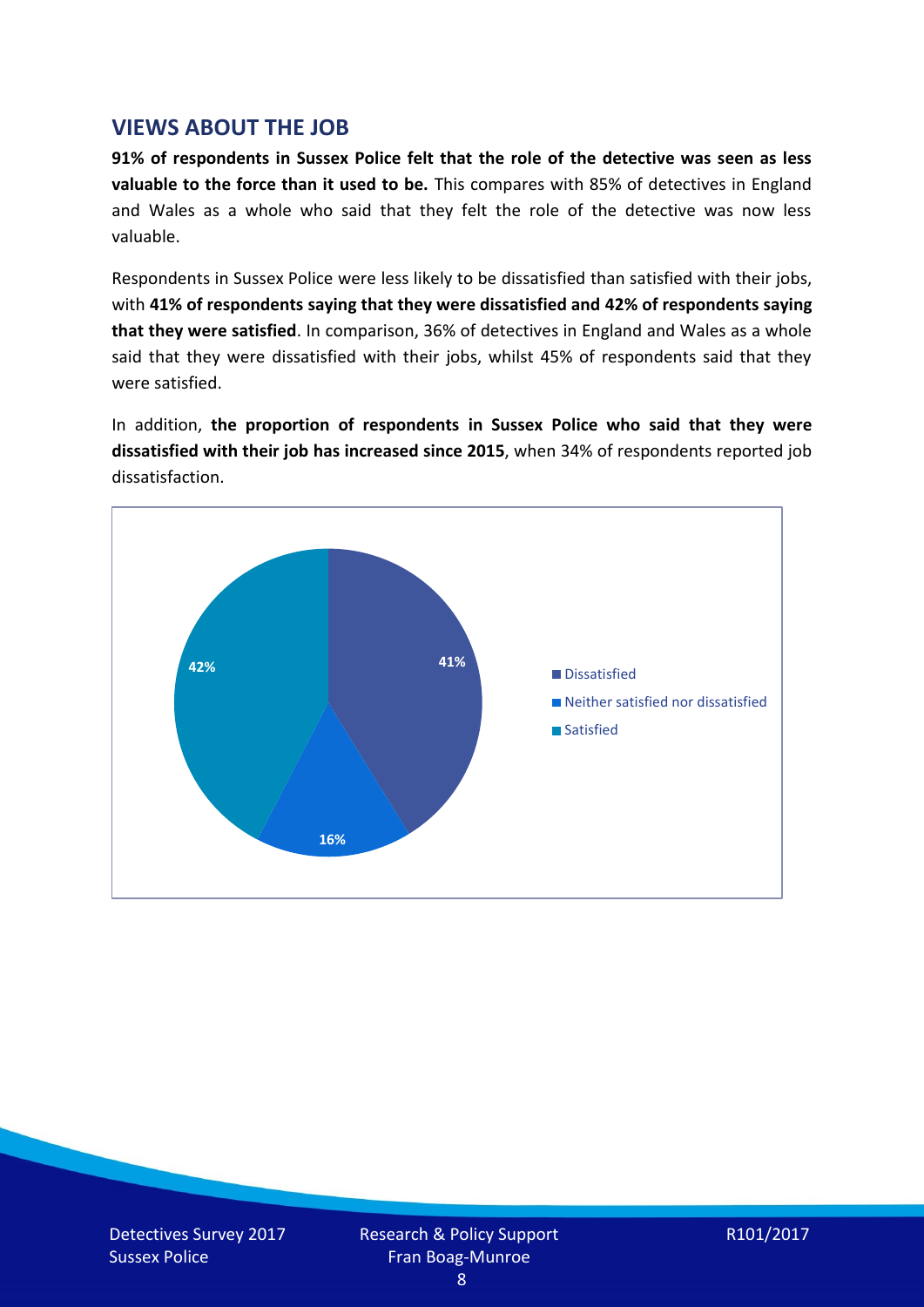## **TRAINING AND CONTINUOUS PROFESSIONAL DEVELOPMENT**

**53% of respondents in Sussex Police said that they had difficulties securing specific training opportunities**. This has increased since 2015, when 47% of respondents in Sussex Police reported difficulties securing specific training opportunities.

The proportion of respondents in Sussex Police who said that they had difficulties securing training opportunities is higher than the national average, where this year 51% of detectives said that they had difficulties securing training.

In addition, **59% of respondents in Sussex Police said that they were rarely given enough time to stay up-to-date with the latest developments in their area of work**. This compares to 56% of respondents in England and Wales as a whole. This proportion is higher than in 2015, when 48% of respondents in Sussex Police said that they rarely had enough time to keep up-to-date with the latest developments.

| Are you given enough time<br>to stay up-to-date with the<br>latest developments in your<br>area of work? | <b>Sussex Police</b> | <b>England and Wales</b> |
|----------------------------------------------------------------------------------------------------------|----------------------|--------------------------|
| <b>Rarely</b>                                                                                            | 59%                  | 56%                      |
| <b>Sometimes</b>                                                                                         | 39%                  | 41%                      |
| <b>Always</b>                                                                                            | 2%                   | 4%                       |

A list of reasons why respondents in Sussex Police said that they were not able to stay up-todate with the latest developments in their field can been found in the table below.

| It is difficult to stay up-to-date with the latest developments in<br>my field because          | <b>Sussex</b><br><b>Police</b> | <b>England</b><br>and Wales |
|-------------------------------------------------------------------------------------------------|--------------------------------|-----------------------------|
| I have too many competing priorities                                                            | 84%                            | 79%                         |
| There is no time set aside by my management for study                                           | 77%                            | 76%                         |
| There are not enough officers to cover my day-to-day work for<br>me to attend relevant training | 83%                            | 76%                         |
| My workload is too high                                                                         | 78%                            | 76%                         |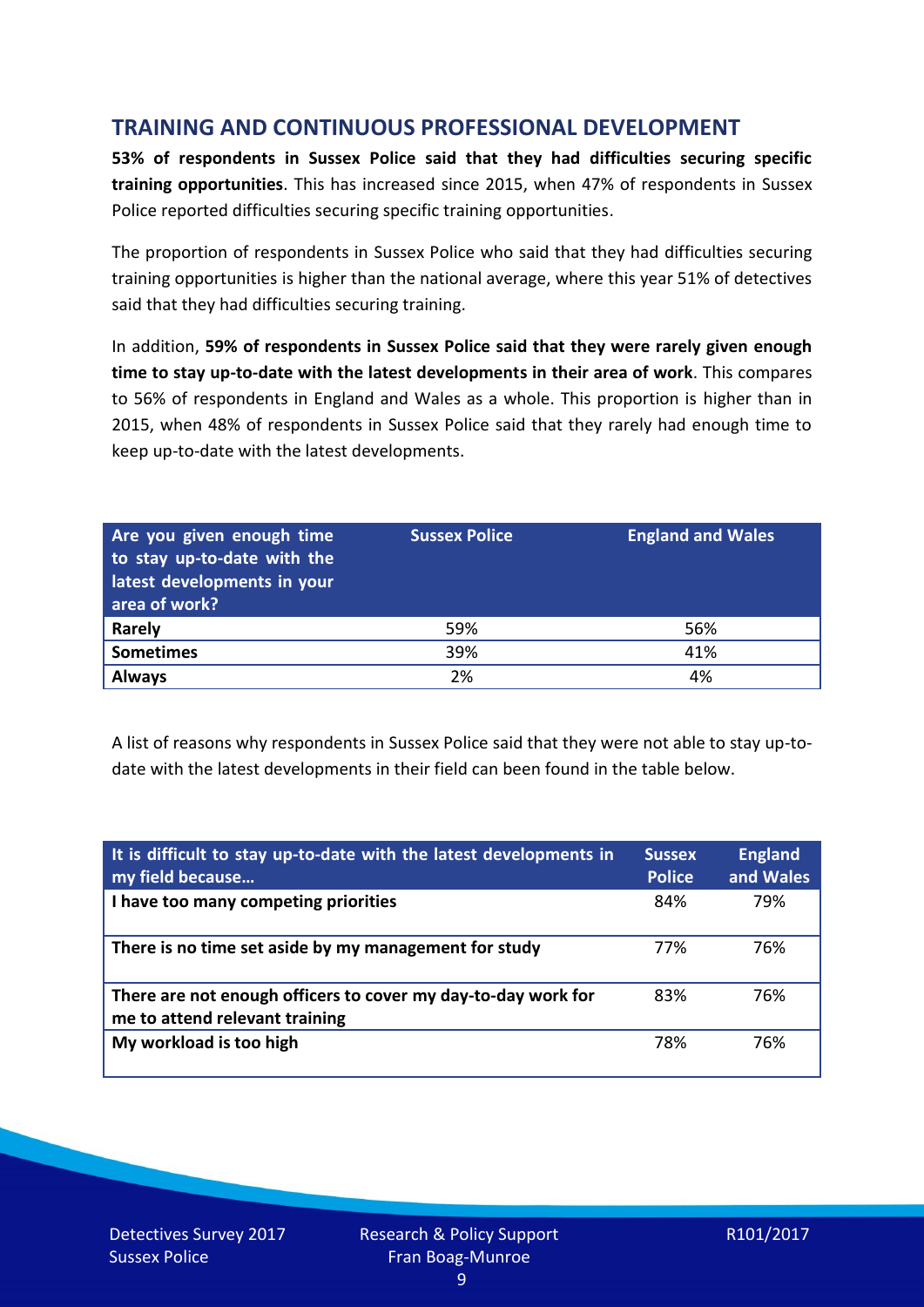| I have too many other commitments                                                        | 84% | 75% |
|------------------------------------------------------------------------------------------|-----|-----|
| The online learning package provided by NCALT is poorly<br>delivered                     | 70% | 73% |
| There are not enough formal training days                                                | 86% | 72% |
| I am too tired at the end of the day                                                     | 75% | 71% |
| Access to knowledge management systems that help<br>communicate new developments is poor | 47% | 51% |
| There is a lack of training staff                                                        | 48% | 46% |
| There is no appropriate training available                                               | 47% | 44% |

## **ATTRACTION AND RETENTION**

**17% of respondents in Sussex Police said that they would not change their career path, whilst 11% couldn't think of any job they would prefer**. 17% of respondents said that they would like to change their posting but remain a police officer.

In comparison, 16% of respondents in Sussex Police said that they would like to change jobs and stop being a police officer, 31% said that they would take any other job but with similar earnings and benefits, and 9% would quit immediately if they could find something else to do.

**The proportion of respondents in Sussex Police who said that they would quit immediately if they could find something else to do has decreased since 2015**, when 13% of respondents said that they would quit immediately if they could.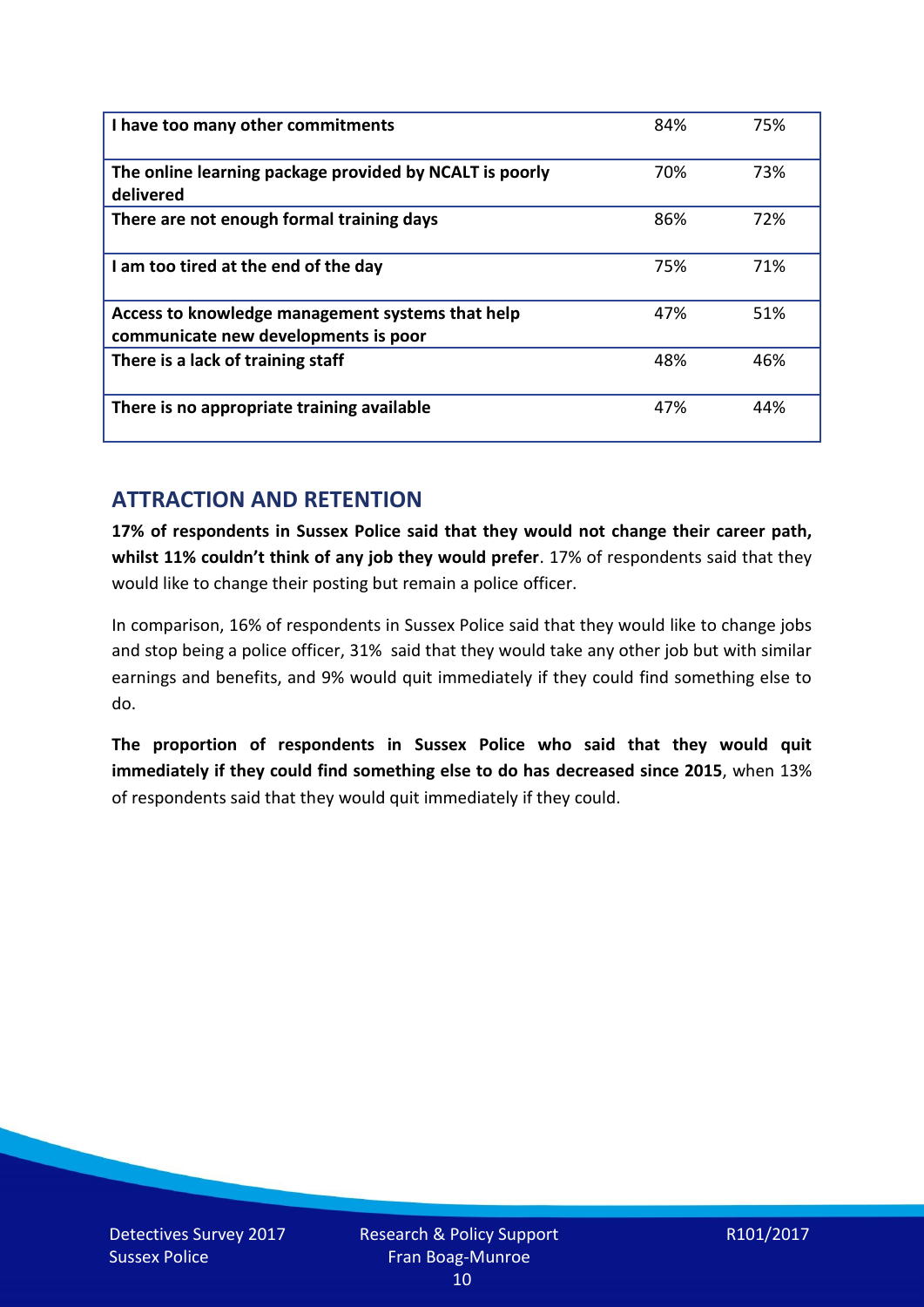|                               | <b>Sussex Police</b> | <b>England and Wales</b> |
|-------------------------------|----------------------|--------------------------|
| I would not change my         | 17%                  | 22%                      |
| career path                   |                      |                          |
| I can't think of any job I    | 11%                  | 14%                      |
| would prefer                  |                      |                          |
| I would like to change my     | 17%                  | 14%                      |
| posting but remain a police   |                      |                          |
| officer                       |                      |                          |
| I would like to change my     | 16%                  | 14%                      |
| job and stop being a police   |                      |                          |
| officer                       |                      |                          |
| I would take almost any       | 31%                  | 26%                      |
| other job with similar        |                      |                          |
| earnings and benefits         |                      |                          |
| I would quit immediately if I | 9%                   | 10%                      |
| could find something else to  |                      |                          |
| do                            |                      |                          |